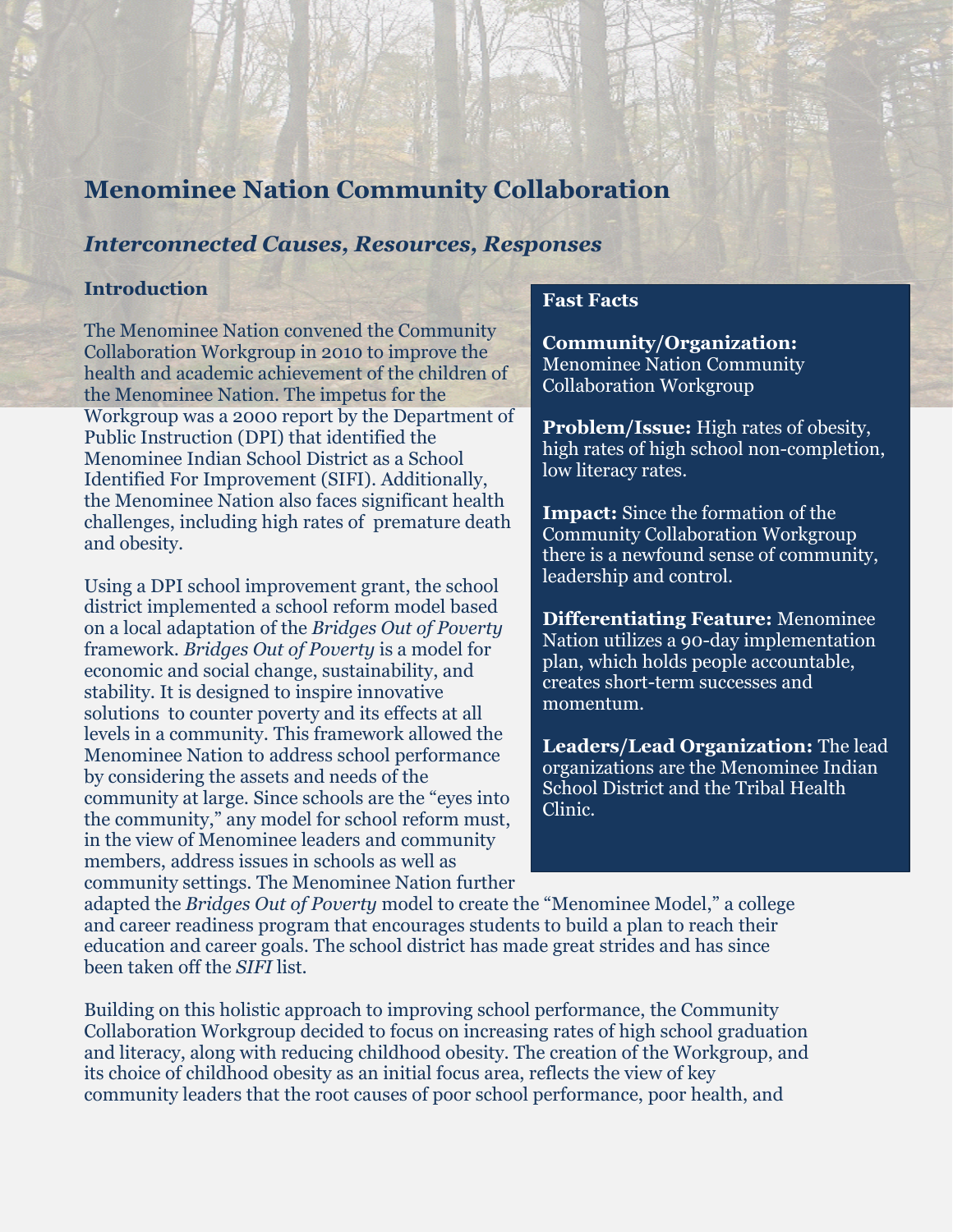other social problems facing the community are all connected, and so too must the solutions be connected. Childhood obesity was chosen as an initial priority because there was local data that could be used to support initiatives; it was a broad focus area that would touch a wide array of local agency programs; and it was considered by community leaders to be "safe" to discuss. Focusing on childhood obesity also proved to be a useful framework for health improvement efforts, as a wide array of health issues are caused or exacerbated by obesity.

To create a "new form of accountability," and to bring a broad and diverse group of community representatives to the table, community leaders developed a comprehensive grid that maps existing Menominee Nation and community resources and initiatives against the indicators of health evaluated in the *County Health Rankings*. The *County Health Rankings* framework assesses Health Factors (health care, health behaviors, social and economic factors, and physical environment) and Health Outcomes (morbidity and mortality).

Menominee Indian School District was the first agency to put its programs, initiatives, and activities on the grid. The Tribal Clinic soon followed. This started a chain reaction, and the rest of the agencies in the Menominee tribe and local community followed their example. Today, the grid includes more than 19 pages of current and potential initiatives that are linked to The grid also includes current stakeholders and potential stakeholders responsible for implementing the initiatives.

Perhaps most importantly, the *Bridges Out of Poverty* model permitted the community to view its challenges with school performance and health holistically by seeing them through the lens of the historic trauma which continues to affect the entire Nation. This perspective also supports community-wide approaches to improvement.

# **Results**

Since the inception of the Community Collaboration Workgroup, there has been a renewed sense of community, leadership, and local control in the Menominee Nation. The Workgroup used grant money to engage a facilitator, conduct a strategic planning process, and develop a framework for 90-Day Implementation Plans. These short-term action plans provide a high degree of internal monitoring and tracking of activities. The Workgroup has realized immediate short-term successes, including planting apple orchards and providing healthy snacks to go home with students each weekend. The plan holds the Workgroup and its partners accountable and creates tremendous momentum.

# **Identified Themes Supporting the Community Collaboration's Success**

*Partnerships/Connections –*Members of the Community Collaboration Workgroup observed that the community is taking ownership for addressing its health and educational challenges by improving them through shared efforts, rather than expecting any one organization to do it all. School achievement and child health can be improved simultaneously by coordinating the efforts of community leaders and organizational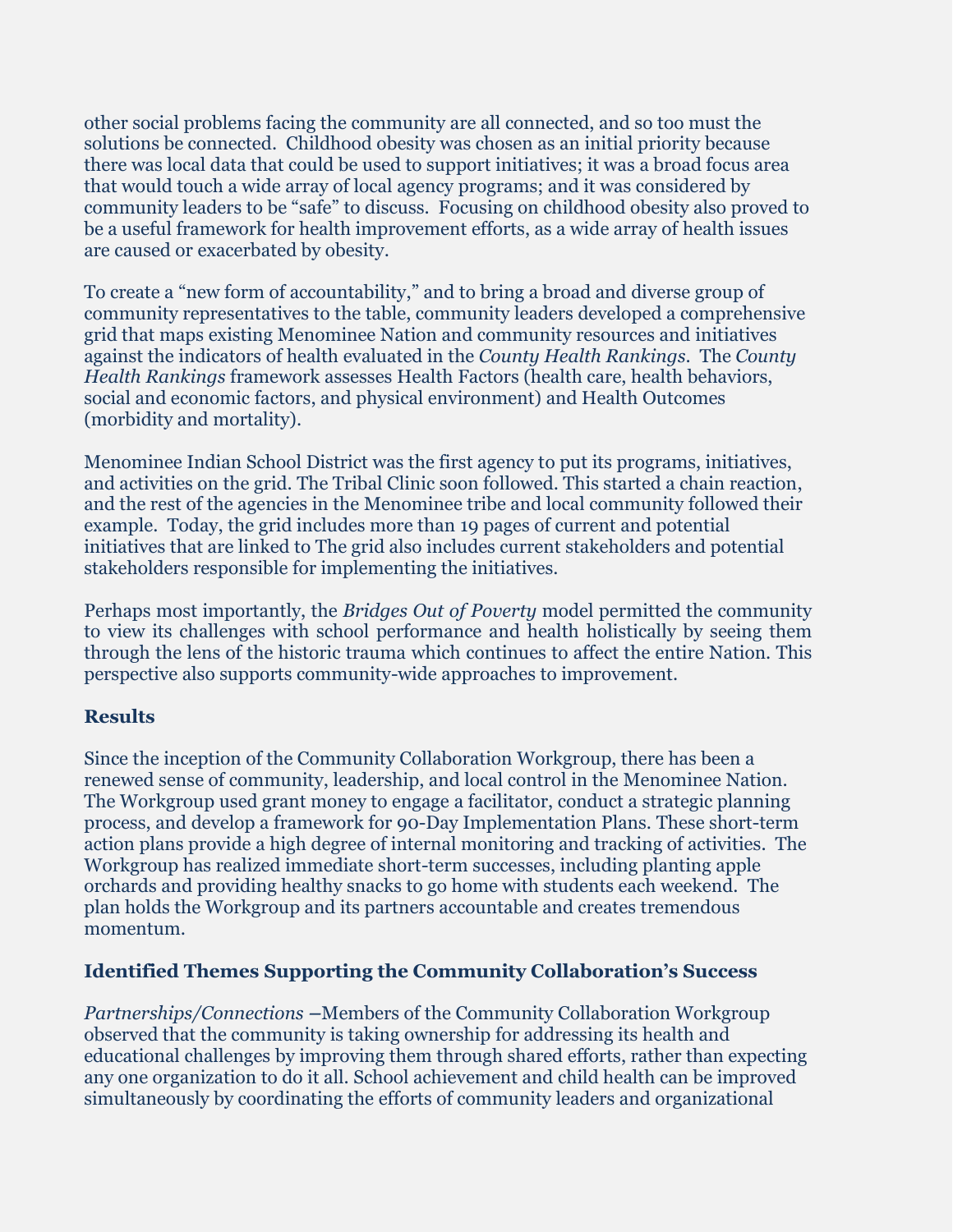resources across focus areas. By focusing on the health and well-being of children, the Community Collaboration Workgroup has leveraged the community's belief that all children on the reservation are the community's children. This shared vision has allowed the Workgroup to break through many of the turf issues that existed historically. Members of the Workgroup also commented on the importance of building on existing relationships and social capital to drive a common agenda of health and well-being for the community's children.

*Action Plan –* The 90-Day Implementation Plans support accountability for progress and create tremendous momentum.

*Framework/Model –* The Menominee Nation has adapted the *Bridges Out of Poverty* model to its own circumstances and needs. The model supports the Menominee Nation's efforts to address socioeconomic challenges by drawing on the cultural and environmental richness of the Menominee community. The model also allowed for a new perspective on children's school performance and health. Rather than blame or punish, the Workgroup has concluded that if the problem is truancy, the root cause is not truant children, but truant families who need to be reengaged in how they can support their children's success in school. In the case of children and families not keeping up with well-child care at the health clinic, the model helped the Workgroup to observe that trust has to be built with the patient by communicating the goals of the clinic in supporting healthy children and healthy families.

# **Challenges**

*History –* The history of the Menominee Nation plays a pivotal role in the health and well-being of the community. The tribe's official designation as a sovereign nation was terminated by the federal government in the 1950's. While the Menominee Nation's sovereignty has since been restored, Workgroup members observed that the Menominee people are still healing from this significant, traumatic event. Today's challenges of poverty, obesity, and school performance need to be understood within their proper historical context.

*Evaluation –* While a lot of data has been collected, there are not currently sufficient resources to analyze this data. The Workgroup knows they will need to demonstrate their success to funders in order to secure additional resources to continue their efforts. They are hoping to develop a collaboration with faculty at UW-Madison to design an evaluation plan and measure the success of their new childhood obesity initiative.

*Funding –* The limited amount of funding to support the efforts of the Workgroup is a significant challenge. According to members of the Workgroup, it is the largest gap in being able to sustain and create new health improvement initiatives. Workgroup members also observed that as helpful as grants are, money alone cannot address the unique situation of the Menominee Nation.